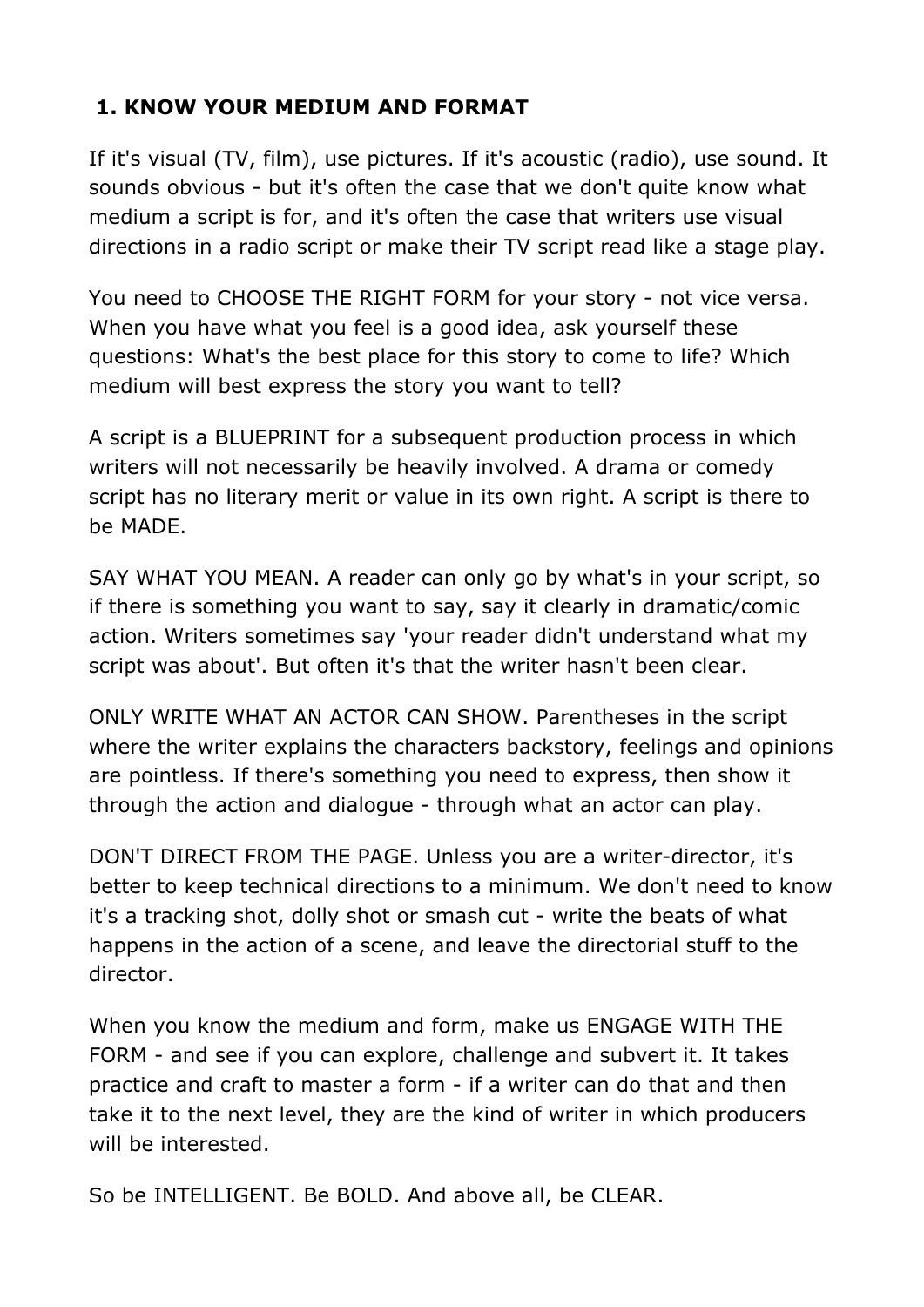## **2. GET THE STORY GOING**

Not getting the story going is a big problem with many of the scripts I have read. You need to **know your story** - and then be bold with it. By 'know your story', I mean know what it is you are trying to do, what effect you are trying to have on an audience. It often seems from their scripts that writers aren't sure, or perhaps just lack the faith to make a firm decision and go with it. But the clearer are about what you want the story to do, the easier it will be to know how to get the story going.

**Hook the attention from the outset**. Reel us in straight away. Don't wait. Yes, the kind and genre of story you are telling will determine the tone and manner in which you do this. But you still need to do it. The more multi-stranded your story, and the larger the cast of characters, the harder this will be. But FIVE DAYS is an excellent example where a TV serial opening very quietly but surely and deliberately draws you in through seemingly episodic but precisely chosen moments.

**Hit the ground running**. This doesn't mean start with an action sequence. It means, start your story on page one. It's often very useful and effective to cut straight into the action, to open in the middle of an event, conflict or moment.

And the best way to do this is to **show characters in action**. Again, not an action sequence. But actively being themselves, making decisions, being active - doing things. And doing small things is 'action' so long as they are significant things that express the character and feed into the story that follows.

Try not to consciously **preface**, **set up** or **introduce** the characters and world. If you are showing your characters in engaging action - whether it's a sitcom, feature film or radio drama - then we are getting to know your characters and world in the best way possible. But if you are easing us into the characters and world before or outside the action of the main story, then they just won't hook the attention so well.

**Beware obvious exposition and backstory**. Audiences are much more capable of piecing together information. If it's important in the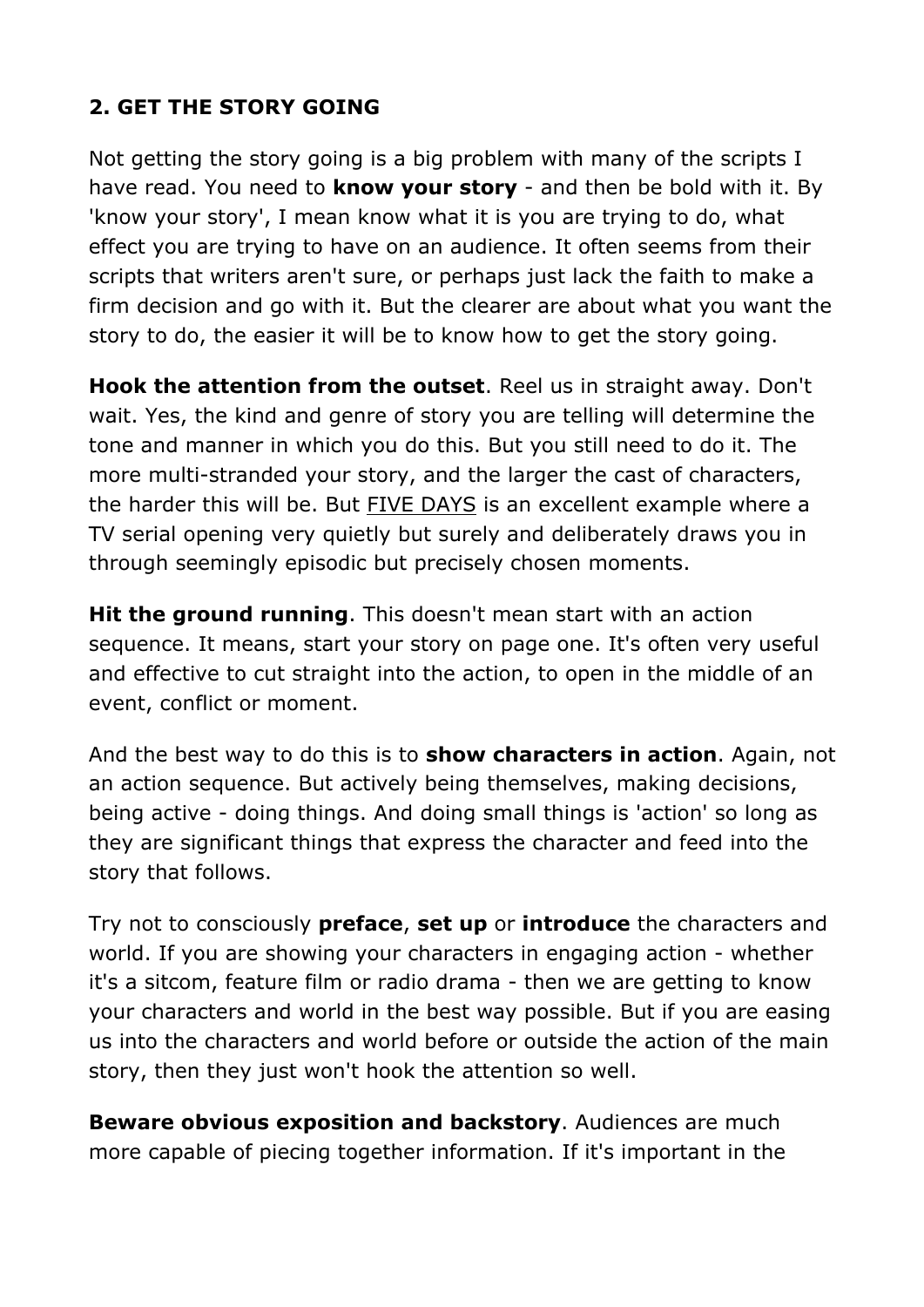story, then it should come out in the story. Don't shoe-horn information in - find an action, conflict or incident that shows it.

# **3. COHERENCE**:

A major problem with a great many scripts is that the piece as a whole simply **doesn't hang together**. There might be brilliant characters, dialogue, scenes, ideas ad infinitum, but if they don't cohere into a whole, then your script won't hit the mark. The key to this is to **know your world and story**. (Preferably before you start turning an idea into script form.) This clarity needs to come early on. So make it clear what your world is, and what is the story you are telling. There's an adage (perhaps more myth than truth) that when the writers of *Twins* sat down each day to write, they would turn to one another and say: "What are we writing?" The answer was: "It's about twins who look nothing like each other!" With that always in mind, they were able to stay focused.

The other thing you need to know is your **genre and tone**. New writers frequently collide various genres and tones. Sometime they claim to be reinventing genre - or are refusing to be limited by it. But you need to be able to master a form to do this - and often it's more likely because they're not sure or clear. Genre isn't a bad thing. Genre is how we decide as an audience whether it's the kind of thing we thing we'd like to see. So use genre. Be clear about what your 'show' is. Then you can challenge, play, subvert it.

**Give us a focused way in**. A big problem can be the desire to give the audience a snapshot of all aspects of the world at the start. But remember *Shameless* - a 'gang show' about a wild family squashed into a very small house. Episode one starts away from the place in which it will be set for the rest of series. Writers often **try to do too much** in their opening ten pages. But you don't need to set up every storyline, every strand and every character straight away. Again, find a focused way in so that you can then open back out again.

**Beware beguiling distractions**. It's easy to write characters, dialogue, scenes that you love. But do they need to be there and do they help cohere the opening of your script? What you leave out is as important as what you put in. And it's very hard to un-write or cut things that you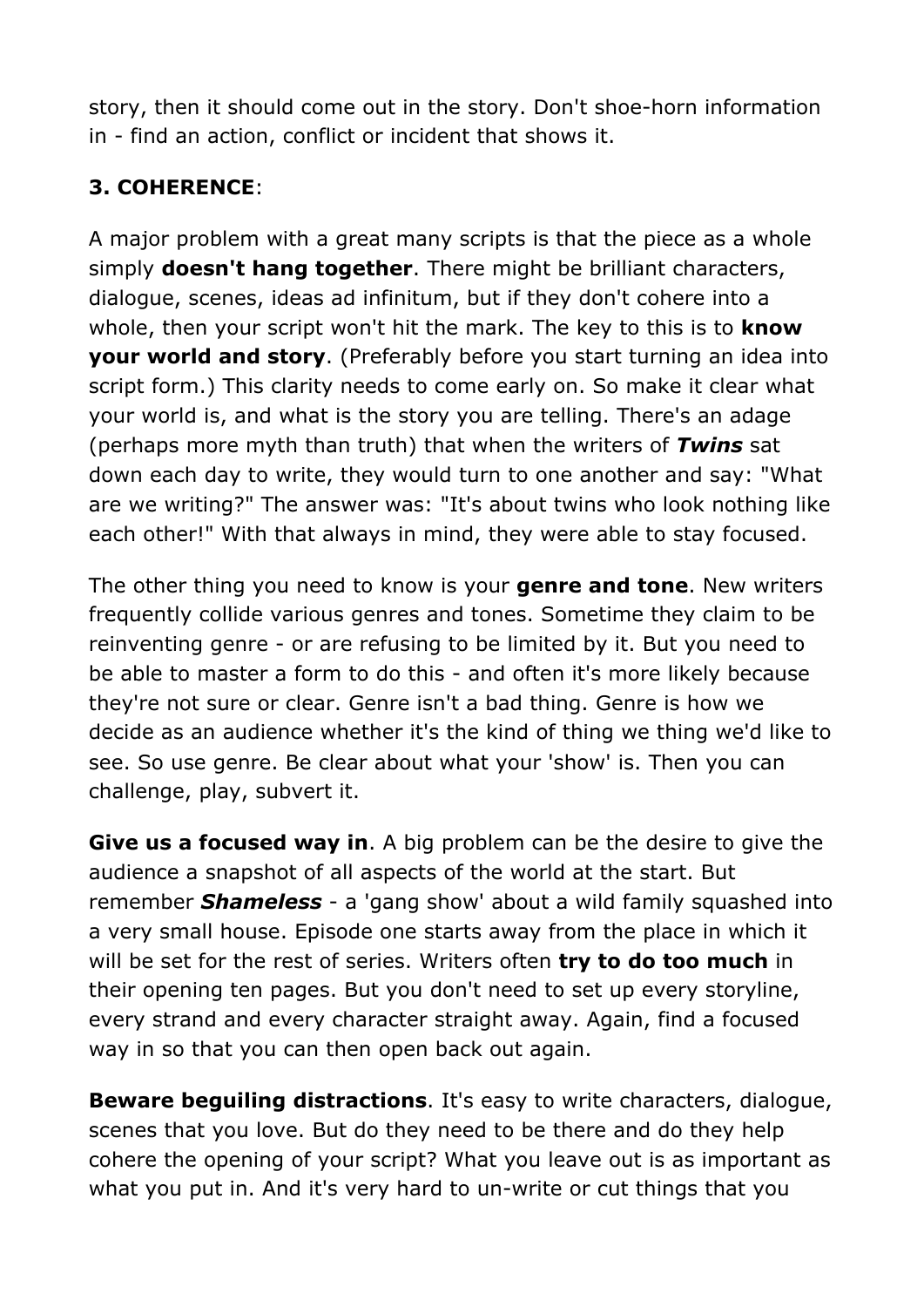like. So try to have a clear sense of what needs to be there before you start writing.

## **4. CHARACTER IS EVERYTHING**

I could have started with this. It's the beginning, middle and end of what makes or breaks a great script - and a great writer. You can have everything else, but if you don't create **strong, vivid, compelling characters** then you ultimately have very little.

We need to **engage with your characters on an emotional level**. We don't need to like them. We can even despise them. But they must have a human, emotional life. Even if they are a robot - there's humanity in Arnie's Terminator and Wall-E. Frank Gallagher is a disaster of a father who does terrible things for terrible reasons, but there are enough human shaped chinks in his armour to make us engage with him - for example, when Debbie is being pressurised into losing her virginity, he melts, realising she is still his little girl.

We have to **want to spend time with your characters**. We need to understand their desires, soak up their energy, feel their pain, fear for them. The vicarious thrill in wondering what Frank Gallagher or Richard III will do next is just as important as wondering whether two romantic leads will in fact get together at the end, or whether Tom Hanks will get Private Ryan home, or whether David Brent will ever realise just how embarassingly bad a boss he really is.

To be hooked by your characters, we need to feel compelled to **go on their journey with them**. It sounds neat and tidy, but if we don't know what they want, then we won't care about what they have to do to get it, and enjoy the ups and downs of them doing so. Give them a journey to go on - whether that's Basil Fawlty fending off the hotel inspector or Sam trying to get back to 2007 in **Life on Mars**.

The crucial thing, therefore, is to **make them active**. Passive, reactive characters just don't hook us. The problem with many scripts we receive is that the central character doesn't drive the story forward. If we know what they want, and see them having to make decisions and take action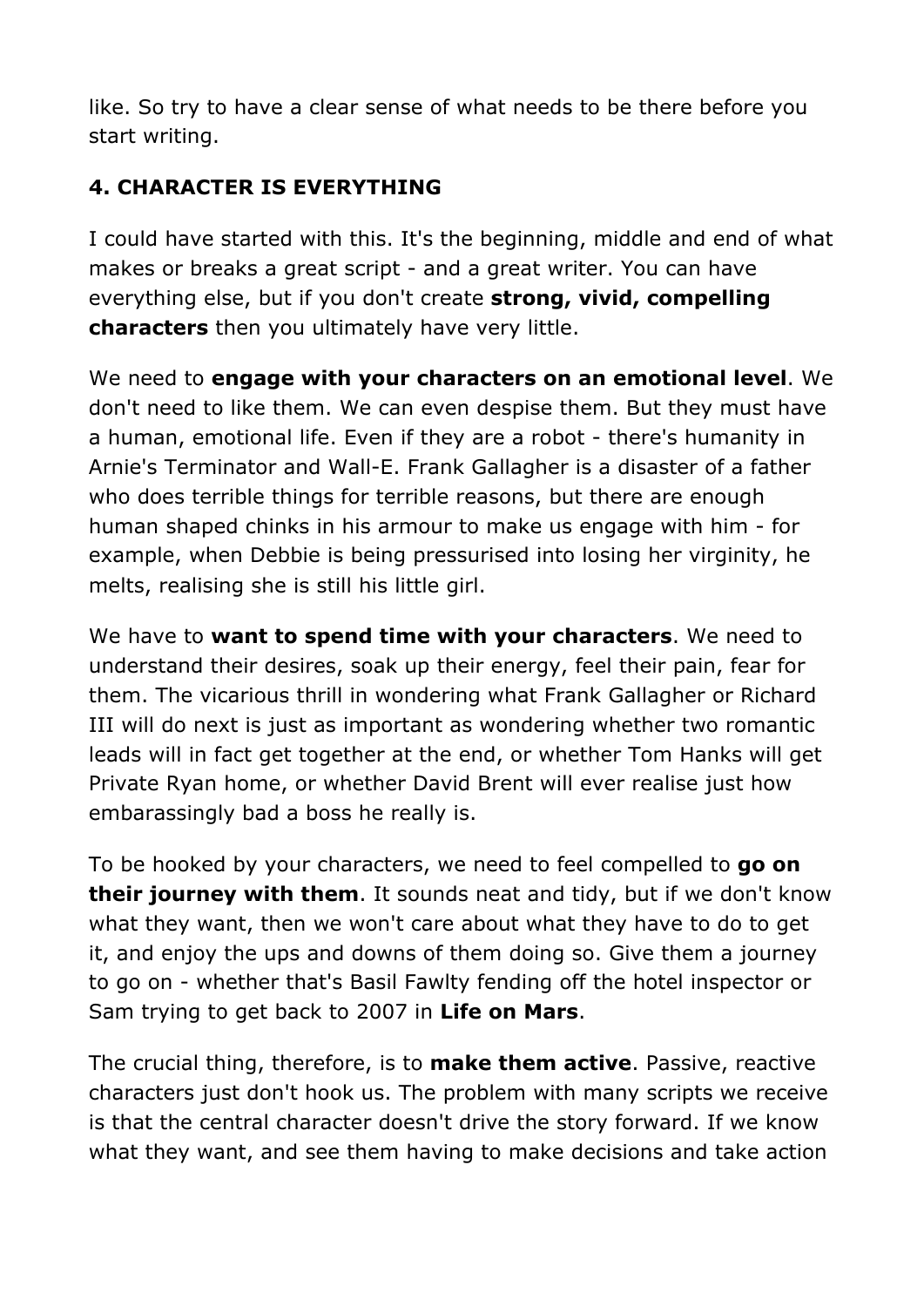to get it, then you set up a dynamic and momentum with your character and their story.

If you're ever stuck with your character in a scene, sequence or plot point, then try asking these questions of them: What do they want by the end of this scene? What do they want when they wake up the next morning? What do they want in a years time? And what do they want by the end of their life? They might not know or fully realise all the answers, but it will give you a way into your character, and help give them a life that is perhaps outside the action of your story, but crucial to who they are in any given moment.

And of course, they need to be **individuals rather than cliches and stereotypes**. So invest time in working out - and then showing - what it is that makes them truly distinct and unlike any other character we've ever met. They may have an archetypal quality to them - but what else do they bring to the archetype?

A useful way to clarify what makes them an individual, is to try to **look at the world they are in from their point of view** - and therefore allow the audience to do the same. Show us their window on the world. Allow us to see their desires, insights, feelings, opinions, prejudices, fears and misunderstandings from their own point of view. If you can do that, then the character and the world they inhabit will be much richer.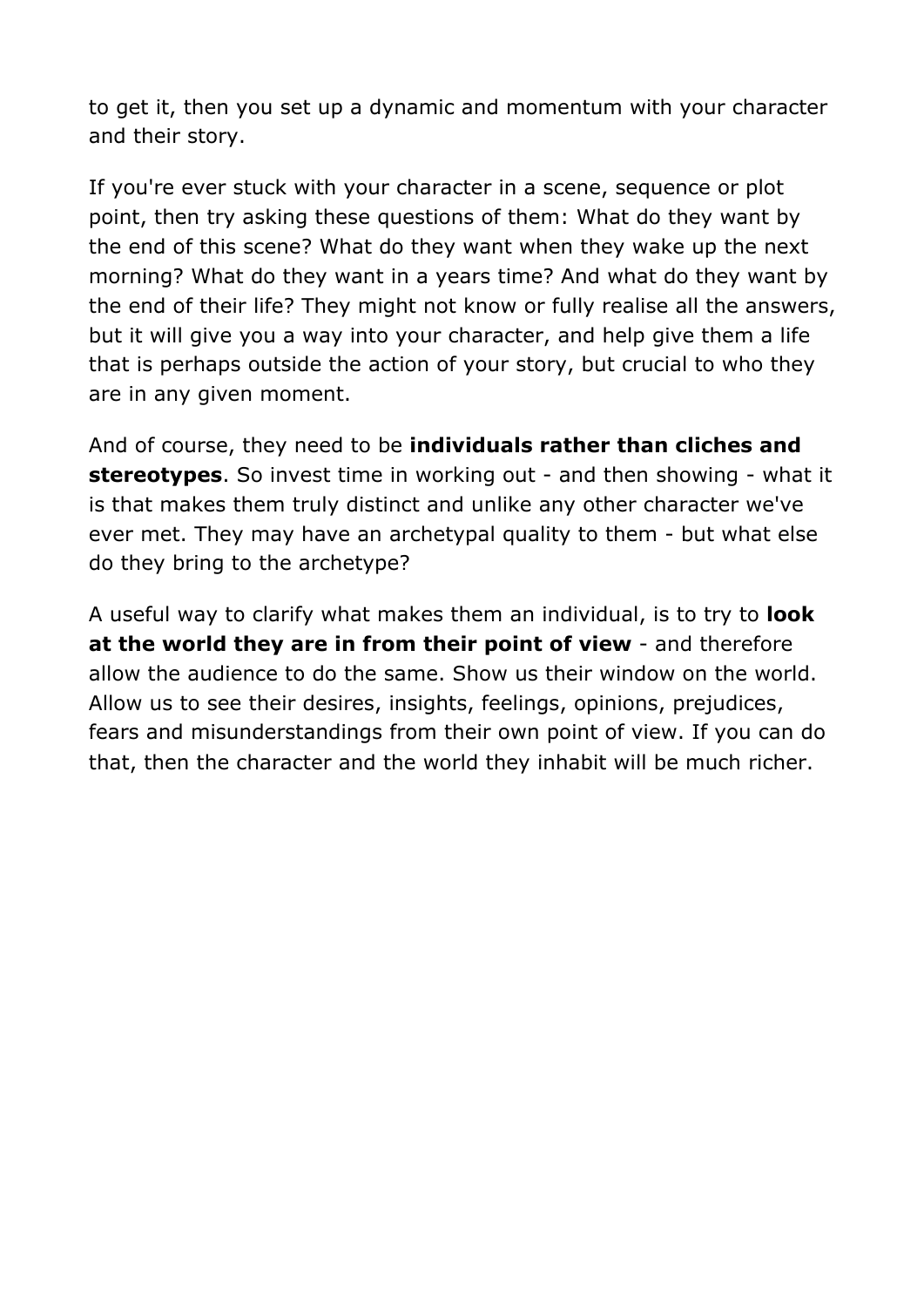#### **5. EMOTION**

The strength of your characters, and our emotional engagement with them, will make an idea stand or fall. Without this glue of empathy between character and audience, you ultimately have very little. You might have form and content, but you won't have something meaningful. And this is still true for the craziest of comedies as it is for the deepest of tragedies - **if we don't feel emotion, then we don't feel anything**.

**A mistake often made** is that writers have a big idea, a concept, a conceit, a world/universe they want to explore. They then set about creating suitable characters through which they can do this. But given the power of genre and archetypes in storytelling, it's very very rare that a writer will come up with a wholly original concept or conceit that has in no way been shown or explored before. And unfortunately, it's very very common for writers to come up with stereotypical, two-dimensional characters that fill out an idea. If you want to explore a concept, you need to do it through the strength of your characters and our emotional connection with them, otherwise what you will have is a cold, cerebral, intellectual conceit that has no emotional impact, and therefore no real impact at all. *Memento* is a complex and sophisticated essay on memory, time, and the meaning of action within a temporal vacuum. But really, it is the tale of one man trying to work out how to live his life day to day, moment to moment, with a unique condition that appears to take him further and further away from what he has lost in his life, while never allowing him to forget the pain of it. The first is a concept. The second is a story with emotional impact.

Great stories, and great scripts, should always aspire to **have a real, physical, emotional effect** on an audience. It's what I've seen/heard referred to as the 'squelch principle'. Put another way, and depending on what kind of story you are telling, it should be so poignant it makes us cry real tears, so funny it makes us laugh so hard we develop a painful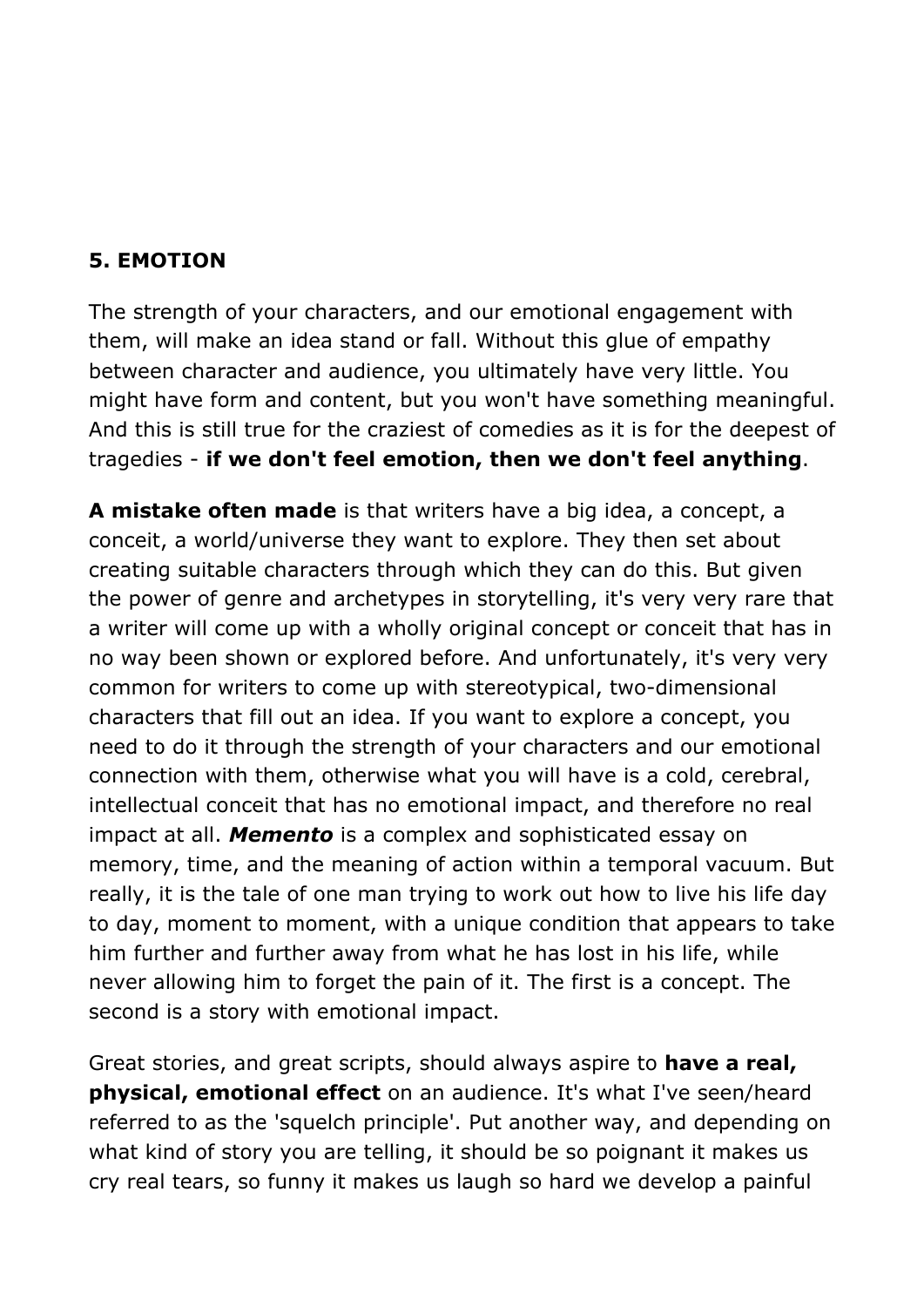stitch, so scary it makes us nearly wet ourselves, so excruciating it makes us sweat, so embarrassing it makes us want to shrivel up, so thrilling it makes our heart beat at twice it's usual speed. It should be so effective that it makes us feel real, powerful emotions - so good it makes us 'squelch'.

And why is all of this true? Because **great stories, whatever the genre and tone, matter on a human level**. Stories are about people; people need stories. Humanity developed the storytelling gene so that it could laugh, cry, love, fear, hate and hope for characters, and, by extension, humanity itself. Your script needs to make us laugh, cry, love, fear, hate and hope.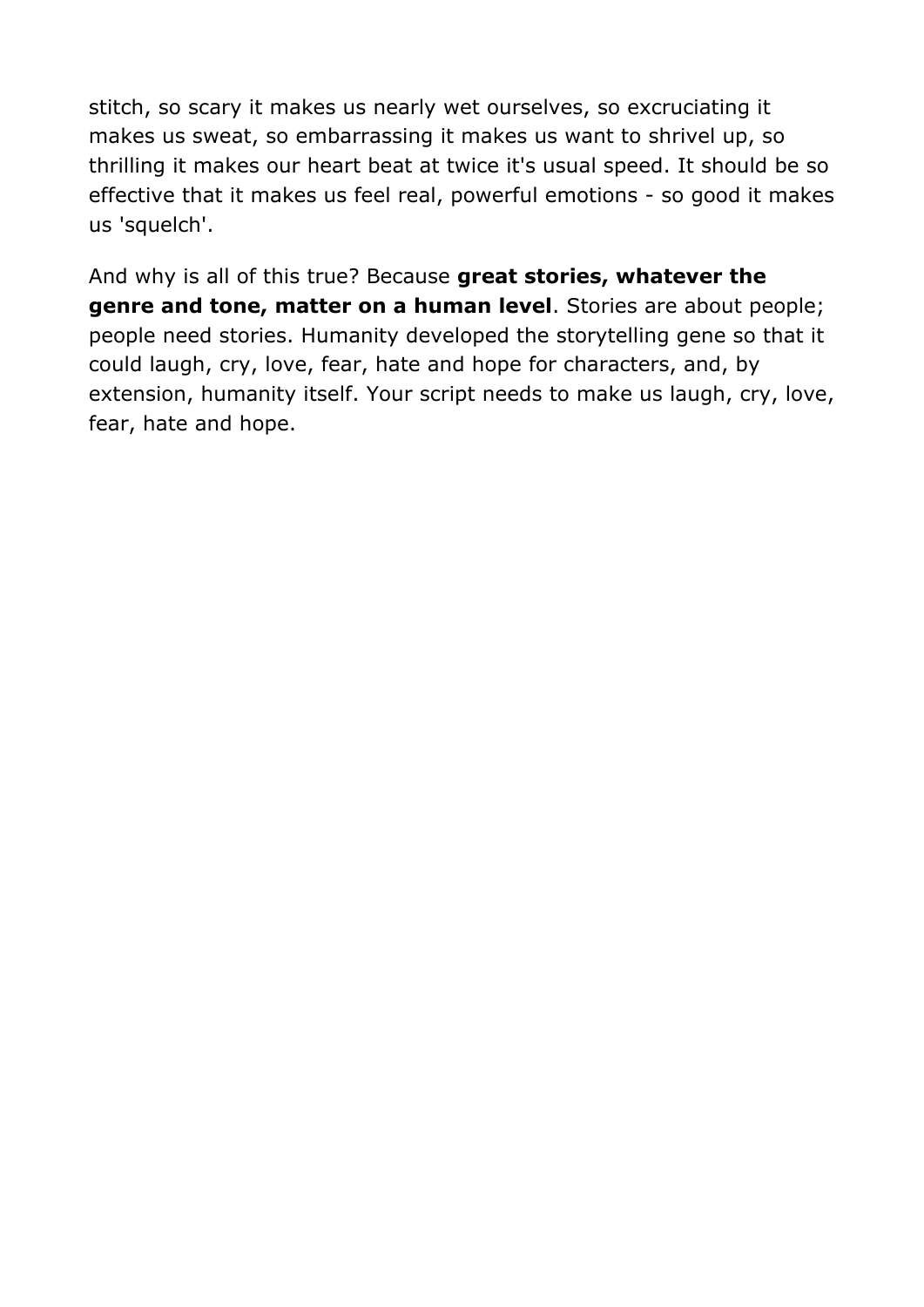#### **6. SURPRISE**

**cliche and predictability kills story**. That doesn't mean to say that you shouldn't be seeding anticipation and expectation of what might happen - and for them to make coherent sense. But if what happens feels consistently and thoroughly obvious, expected and anticipated, then there's little to keep the audience hooked.

**What do I mean by surprise?** Well, I don't really mean axe-wielding maniacs jumping out from the shadows -What I do mean is for you the writer to do something surprising with your idea, story, characters, scenes - and for your characters to surprise the audience, and to surprise themselves.

There's probably **a finite number of story archetypes** , although opinion will differ about exactly how many and what we might call them. Things like tragedy, comedy, history, love story, rite-of-passage, epic/journey, which form the fundament of what stories tend to ultimately, essentially be. From there, the big question is - what do you do with an archetype? What is your particular setting/context? What is your fresh take on it? What is your unique perspective? What is your original touch that will set this apart, even though the archetype stills sits at the heart of it?

A favourite example of mine is *O Brother Where Art Thou?* by the Coen brothers. On one level, it is a relatively straight forward version of Homer's Odyssey, which is itself an archetypal epic journey - it has an Odysseus figure, it has Penelope and her suitor, it has the physical journey, the sirens, the cyclops and so on. On another level, it places them within the specific context of the American deep south in the early 20th century, with Blue Grass music and an expanse of land to traverse rather than an ocean of sea (though there is a deluge of water at the end). On another, crazier level, it turns Odysseus into the Three Stooges, and makes them comic prison escapees rather than victorious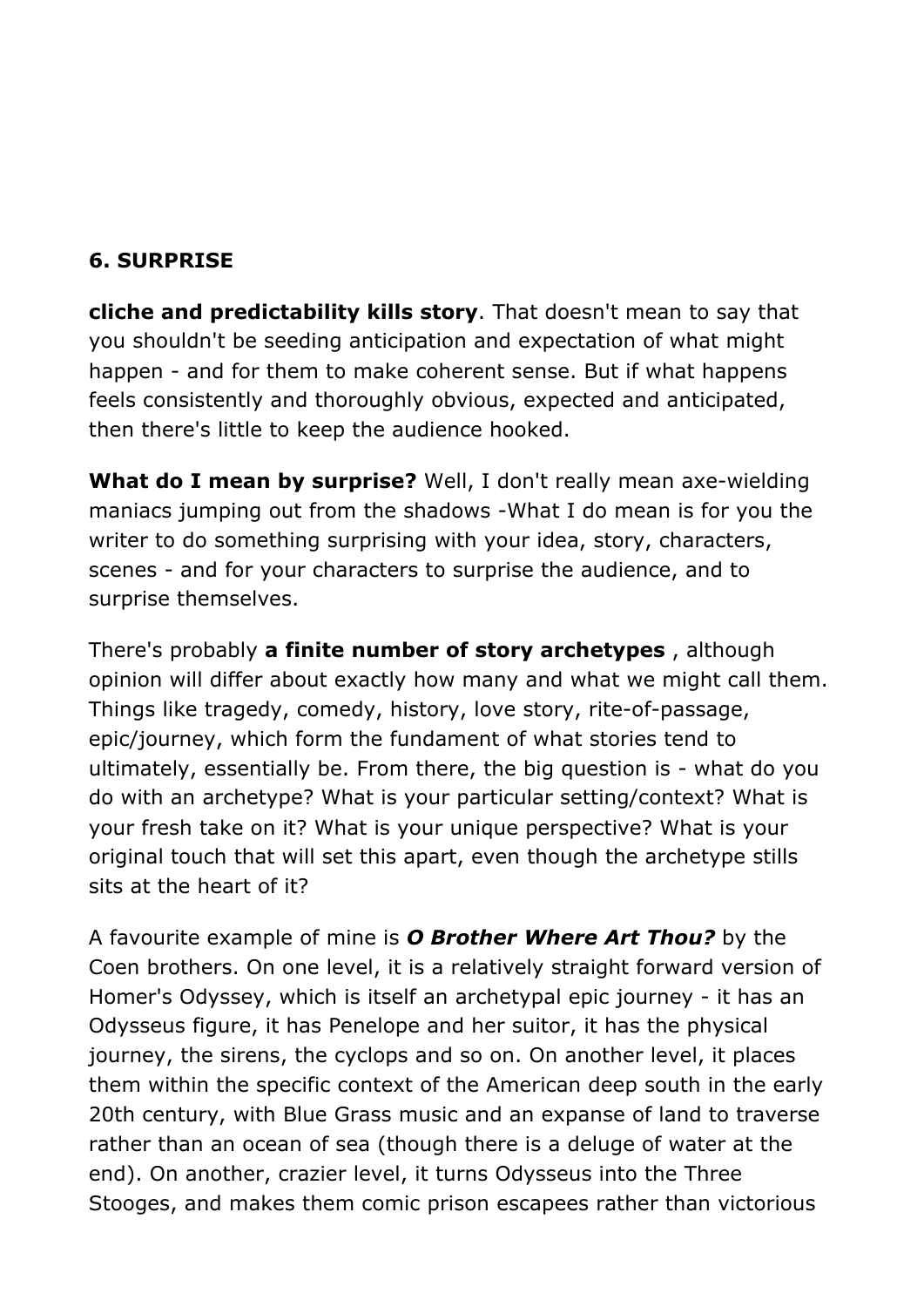warrior heroes. And all because the Coen brothers thought the story was "funny". No-one but them could possibly have read, understood and reimagined the archetype in this way. It drips with their idiosyncrasies and unique take on the world.

**Have you seen your basic idea before?** What's different and surprising about your version? What will you do to make the archetype your own? Surprising an audience (and reader) is crucial at this level.

**Your characters must surprise the audience**. By this, I don't mean suddenly change (do something wholly out of character), or throw in something crucial about themselves that we didn't know (reveal a big secret half way through), or have something crucial thrown at them from nowhere (aliens suddenly kidnap them half way through what has previously been a naturalistic rite-of passage tale). These kinds of things are when the story fails - when you are coming up with a shock for the sake of it, rather than generating a surprise out of the richness of the world and conflicts you have created. Some of the best surprises are when the character surprises themselves - by facing a demon or achieving a goal or resisting a temptation or sticking to their guns when they never really truly believed they could do so. Surprise should make sense in your story - not work against it.

Surprise is also about **staying ahead of the audience**. Audiences are very sophisticated in their understanding of genre, formats and structure. So there's an art to staying ahead of the game. At the heart of this is anticipating what they might expect, and rather than turning that entirely on its head, to tweak it so that perhaps just one element or detail is unexpected. All the better if that detail is something connected to or driven by the character, that develops our relationship with the character, rather than just a play on the plot/structure.

To take a very famous scene towards the end of **Chinatown**, where Evelyn's deep dark secret is revealed: But when the truth comes it is a shock to him. The surprise in this scene isn't just the 'reveal', but it is Jake's reaction - to instantly, instinctively help Evelyn and her daughter escape, even though it can hardly do him any good (and, tragically, it doesn't). He does it simply because it is the right thing to do. For a man who has preferred to take the easy route - to do simple PI jobs rather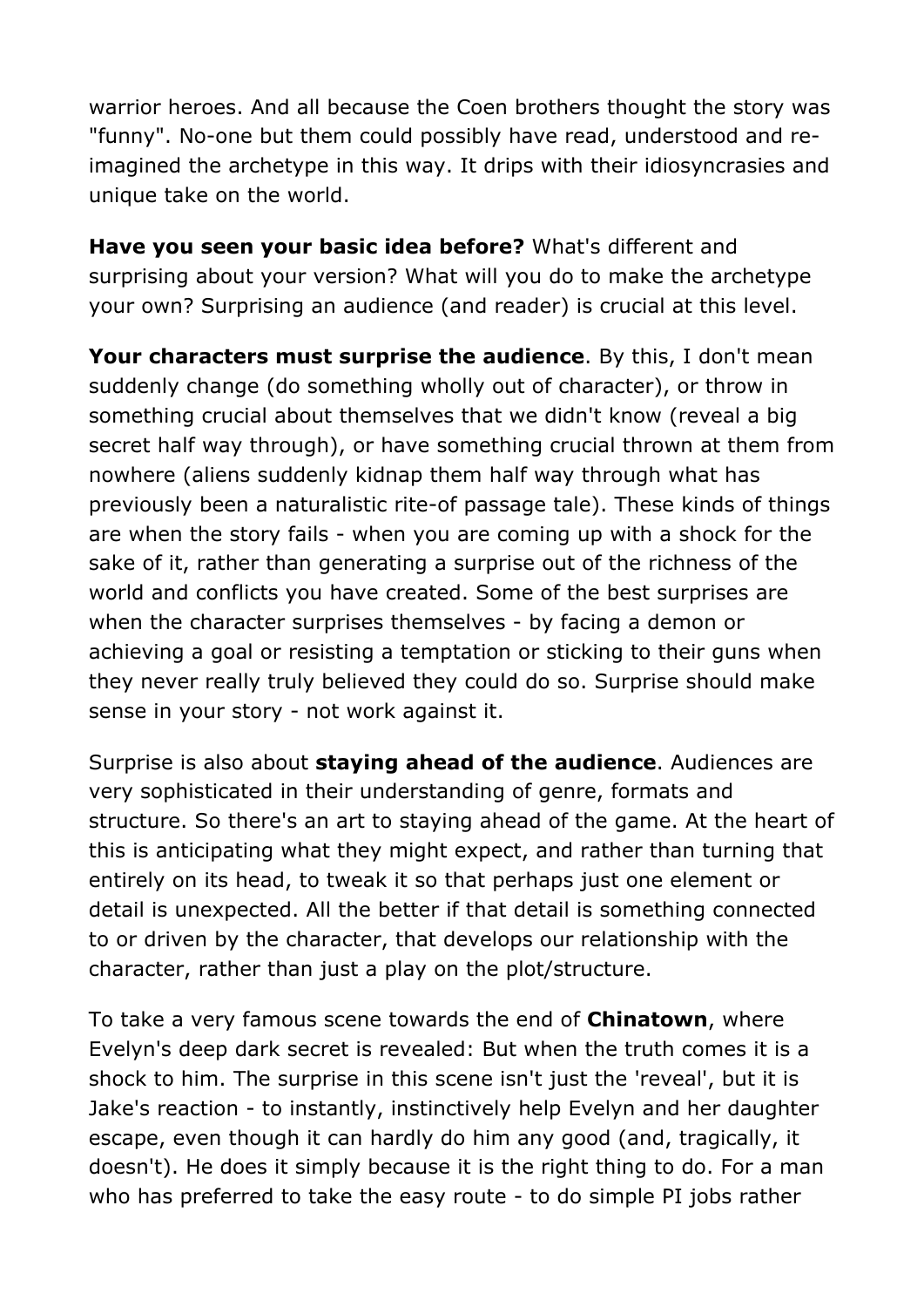than police Chinatown, this impulse is a huge step forward and a true, character revealing surprise. For Jake in the scene, this is a moment where he truly surprises himself. For us watching, it is not what we expected going into the scene. That's why it's a great surprise, in a great story.

## **7. STRUCTURE**

Whole books have been written about this, so it feels foolhardy to try to tackle it in one blog. But I'm going to keep it focused and simple. In other words: **story** *is* **structure**. They are inextricably linked. A great story cannot be separated out from the manner in which it is told, structured, shaped - *constructed*. Every choice you make about where a scene goes, what goes before it, what follows it, why it's important for your characters, is structure.

For your script to hit the mark straight away, you need to **begin the story in the right place**. This is much easier said than done. Because in order to begin in the right place, you need to be clear and sure about what your story is, who is driving it forward, where it is going, and what tone you intend to set from the off. Far too many scripts waste precious time setting up the story and world, glimpsing characters, waiting for the story to start, and this poor structuring is normally a signal that the writer hasn't confidently decided what they are doing and where they are going. It's ok to be undecided in your first, exploratory draft - but not in the one you send out for consideration.

Beginning in the right place is about **knowing where you are going**. And your story must be going somewhere. There must be an imperative to keep reading, to keep watching/listening. There should be an end point. Many aspiring writers feel hemmed in by this - but many successful writers will often know their ending and know what they are working towards. It's this ultimate direction that can give you the momentum to get there.

How you get there will determine how effective and original your story is. The key thing, however you choose to get from A to Z, is that there is a **dynamic, significant, dramatic purpose** for each act, sequence, story beat, scene and moment along the way. If it isn't there for a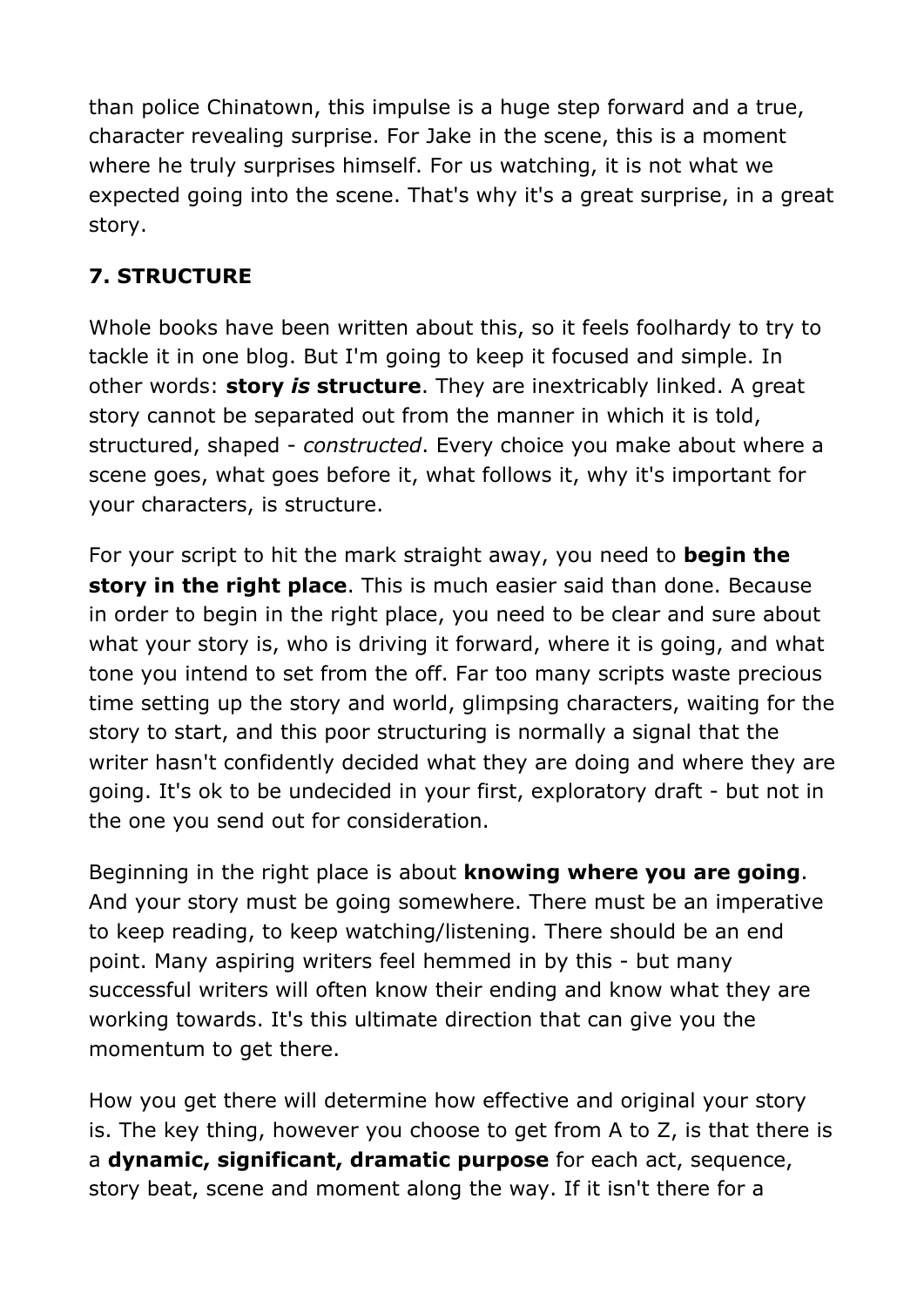compelling reason, then it doesn't need to be there - and will only hold the story back if you don't cut it. You need to be focused, precise and meaningful in how you select which elements will tell your story. This is the essence of successful structuring. Whether it's a guns blazing action movie or a quiet, subtly drawn character drama, each scene must be there for the right reason for your story.

And again, understanding what the right reason is, comes back down to **knowing your story**, knowing what it is and what effect you want it to have. **Memento** is the story of a man who can't form new memories and appears to be chasing an elusive past that haunts him; the complex interplay between linear and non-linear narrative strands which at a crucial point meet is the perfect structure to contain, effect and express this story. **Billy Elliott** is the story of a boy who dares to be who he desperately wants to be in the face of opposition from his family, his background/class, the world around him, and himself; a straightforward, linear, classic hero's journey narrative is exactly the best way to bring that story to life.

The better you understand and the clearer you are about the tone, the genre and the kind of story you are telling, the more naturally will the structure present itself. Because story **is** structure.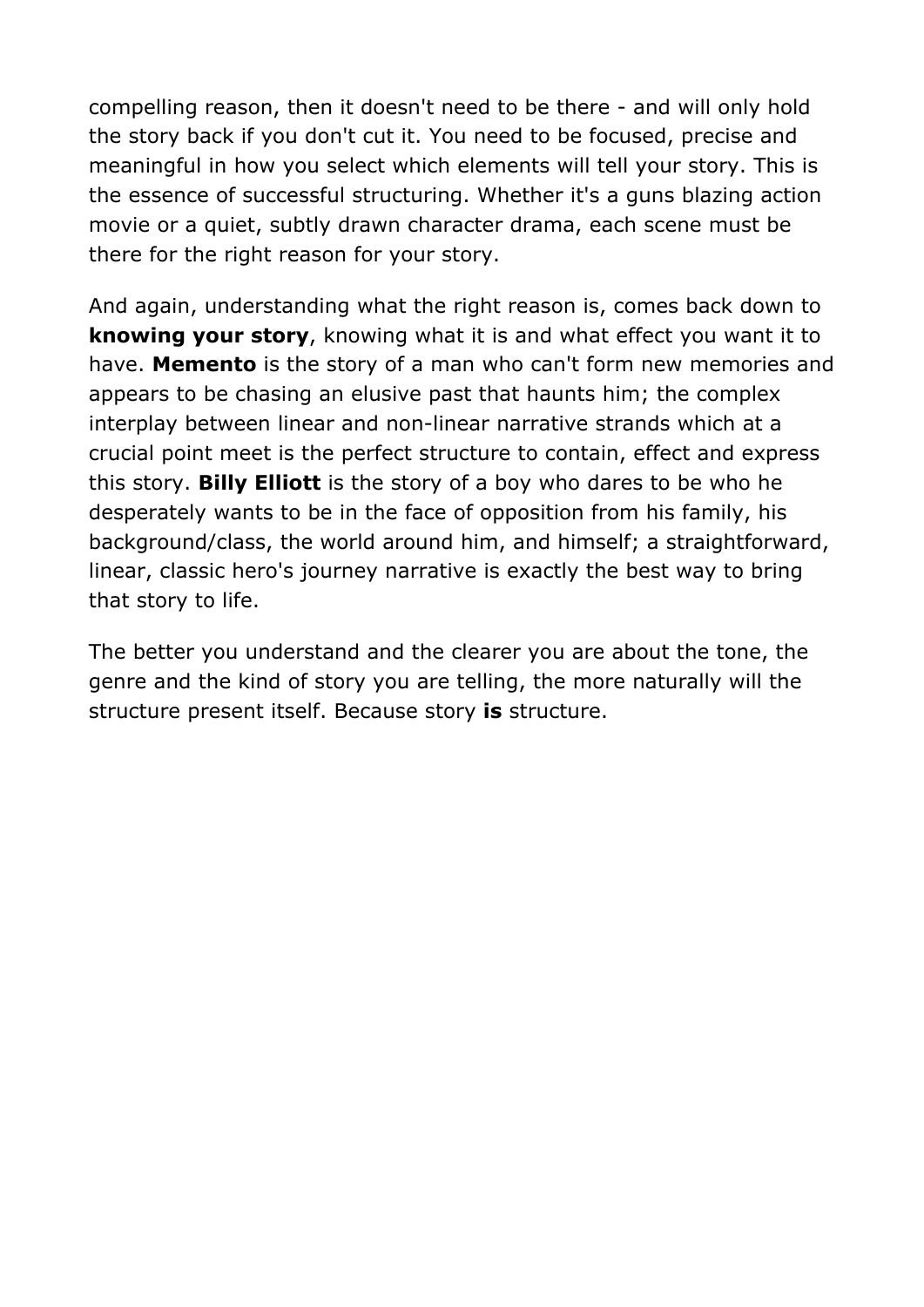### **8. EXPOSITION AND EXPRESSION**

Or in other words: **dialogue**. In truth, i think it's almost impossible to teach or learn how to have an ear for characters and their voices. It's perfectly possible to learn how to edit it, improve it, polish it up and make it leap off the page - but only if you have that instinct to hear it and voice it in the first place.

**I've read a lot of scripts** where the structure is tight, the story is right, the genre and tone spot on etc - BUT where the dialogue is wooden and without life and personality. And I've read scripts where the structure is loose, the story quite confused and all sorts of things are wrong with it but where the characters step off the page immediately because the writer has really caught their voice. In truth, i think i'd generally rather have the latter kind of script. Because it really takes a true writer to do the latter.

**Strong dialogue expresses character**. It isn't just words - it breathes life into character. It gives them lines, sayings and sentiments that we remember for life and want to say back to people in order to impress them at parties, in the playground, in the office. (Around BBC Television Centre and Broadcasting House there are numerous walls and screens with great quotes from great characters - because the currency of that great dialogue is so strong.)

The converse of this, therefore, is that **poor dialogue is there purely and simply to relate and explain information** for the purpose of plot and story exposition. If this is the sole purpose of your dialogue, then you need to do something else with it - or something else with the scene. Often, expository dialogue tends to mask the fact that there is no real drama in a scene - so if you can find a push and pull, a conflict, a beat of story for your scene, then there will be a better dramatic reason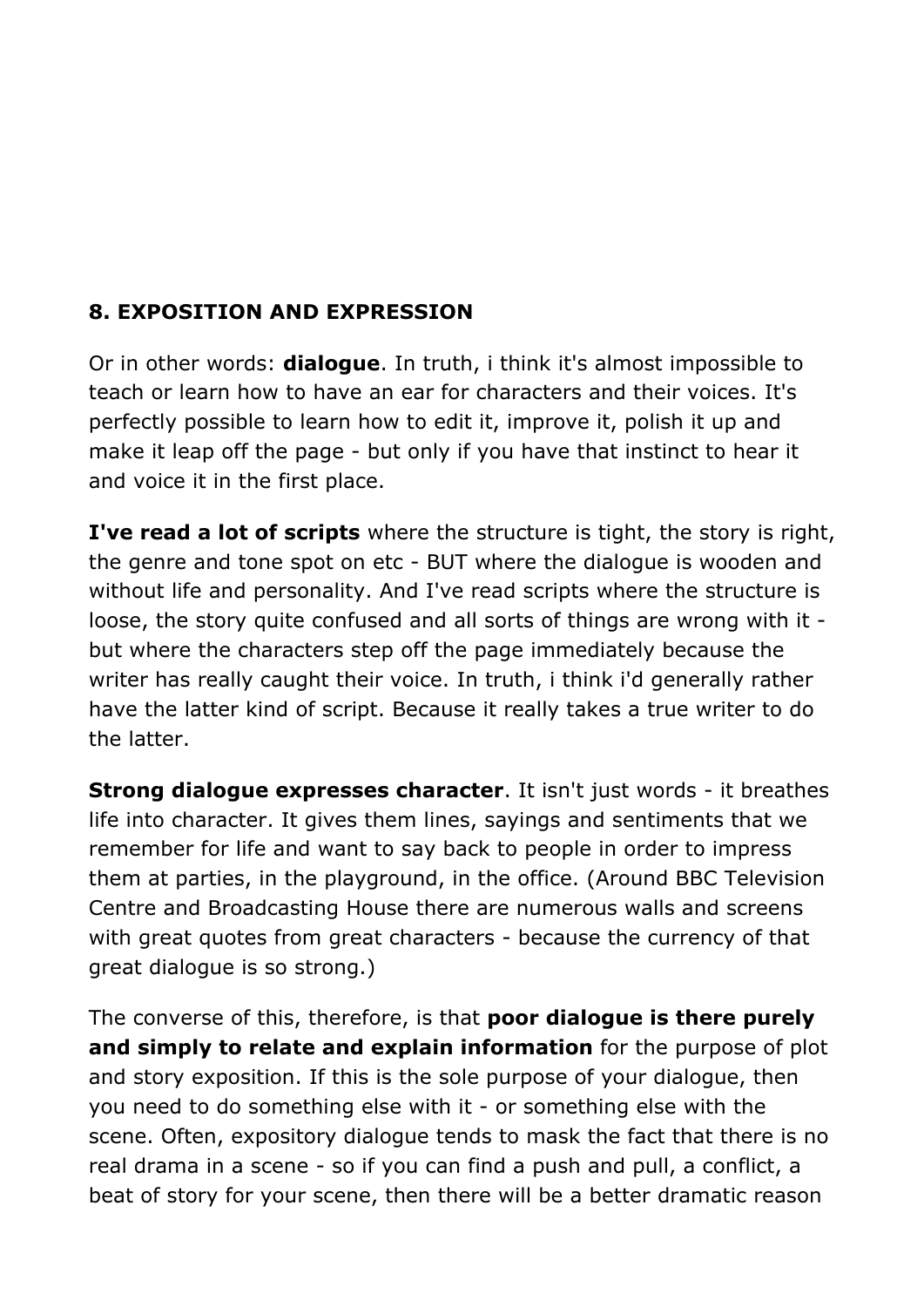for the dialogue to be there. Even better, the more ways you can find to put information across through action and story, the more your dialogue will be the sole domain and medium of your characters expressing themselves.

It sounds obvious - but **real people don't tell each other things they already know in obvious ways**, and neither should your characters. Real people also don't always say what they mean, don't always mean what they say, and don't always know what they mean and what they mean to say when they open their mouths to speak. Ordinary conversation isn't dramatic dialogue - but good dialogue should at least be able to take on board the idiosyncrasies and complexities of real, ordinary people when they try to (or try not to) express themselves. Real people say the best lines that most writers could never conjure up, which is why many writers happily steal from real people.

**Subtext is just about the hardest thing you as a writer will need to master**. Because subtext is what is being said and expressed beyond, behind, below and in spite of the words actually spoken. Subtext is the silent language that people use when words either don't say enough or say too much. Subtext is story and character that can't simply be vocalised. If you can work meaningful subtext into a scene, then you are doing something really quite special.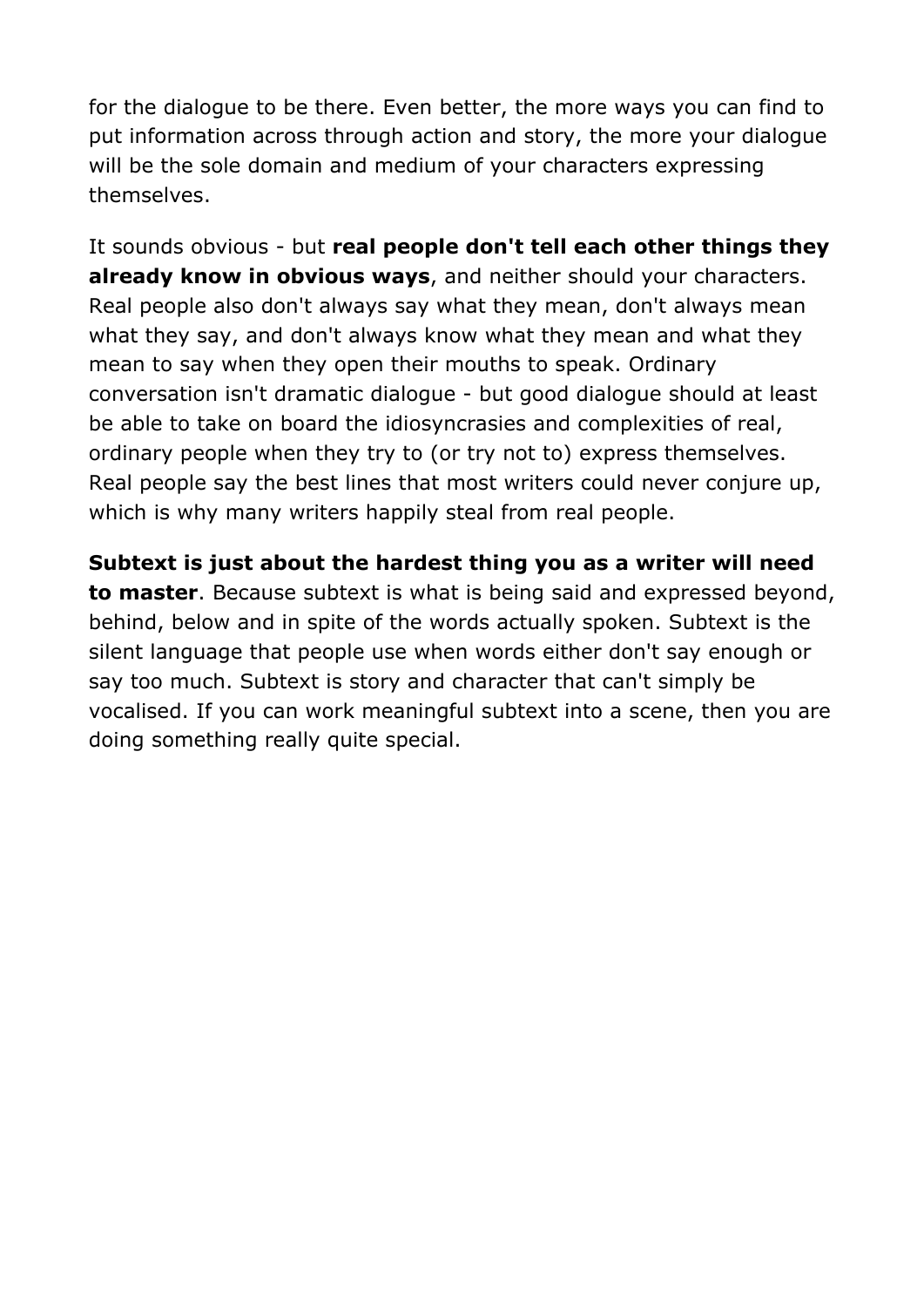#### **9. PASSION**

It's not an easy thing to explain, but one of the most important things we are looking for is that true, **unquenchable desire in the writer to tell their story**. You can tell very quickly when the writer really means it - and you can tell just as easily when they are just going through the motions. If you don't truly care about the story you are telling, then why should we? Of course, passionately believing in your story is unfortunately not going to make the script work all by itself - but I think it's an indispensable part of why we get excited about any given writer.

But what do I mean by '**passion**'? Well, I mean: does your idea and story keep you up at night? Have the characters and their stories really got under your skin? And have you got under theirs? Do you feel compelled to write? Does it feel like your story is already writing itself in your head without you putting pen to paper or finger to keyboard? Do you believe your take on an idea has never quite been seen before and needs to be seen by an audience? If you don't feel any of these things, then you need to ask yourself whether it's worth persisting with an idea.

What I also mean is: **don't try to be expedient**. An extremely common question we hear is: what do you want, what are you looking for? What we're looking for is a great writer who does the kinds of things that I've been exploring in these blog posts. What we're looking for is something we've never seen before. You can waste a lot of time and energy trying to write the kind of script that you think you ought to write because you believe/hope/assume it will get you to whatever next stage you want to be at. But you can't be this calculating. If a script is simply there to be expedient, then it's likely it will never really, truly impress anybody.

What I also mean is: **don't try to second guess what people want**. Because you will almost certainly get it wrong. If people in the industry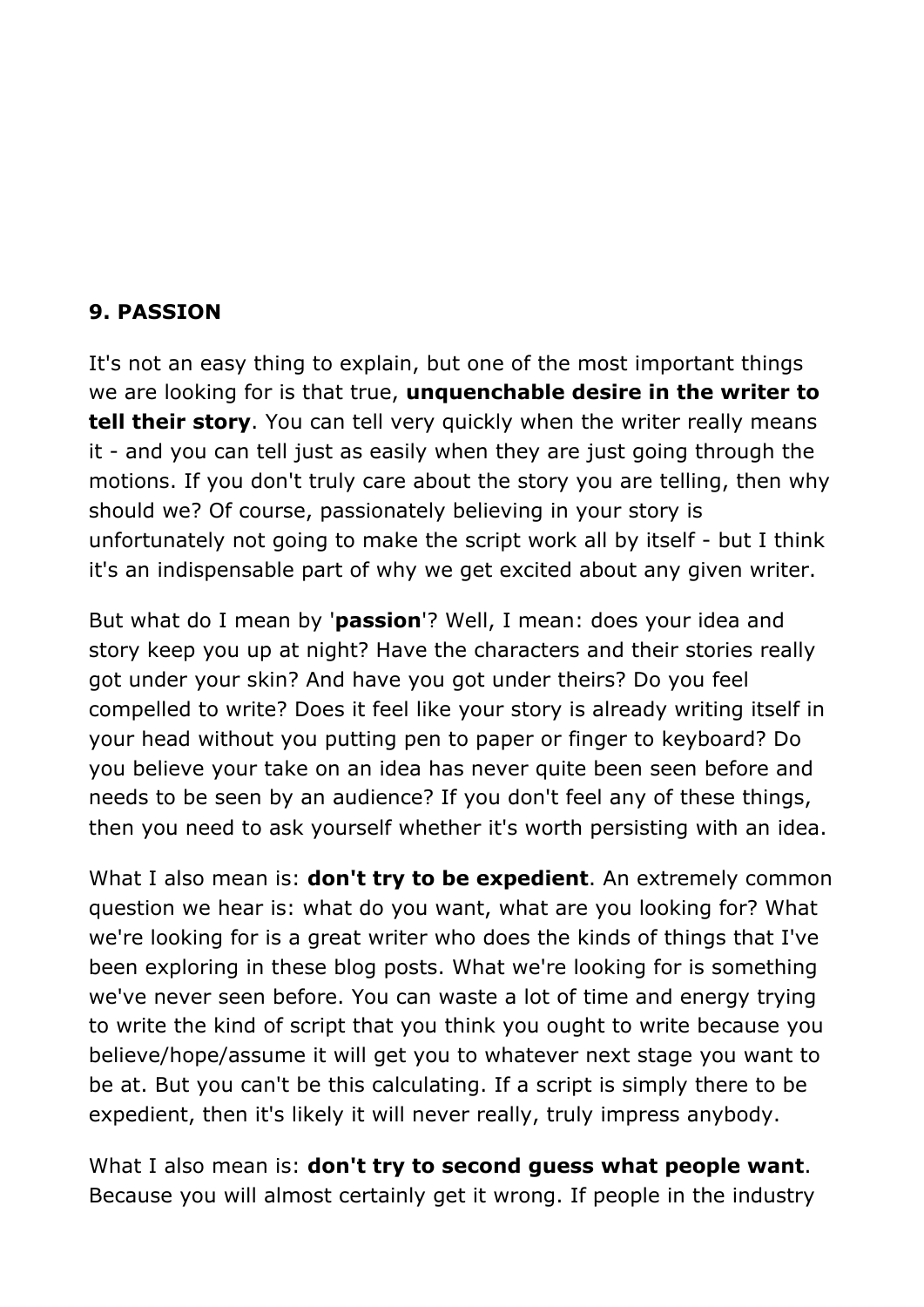were crystal clear about they want, then life would be so much easier but it would also so much less interesting. The truth is, we are waiting to be hit between the eyes and in the solar plexus with something that genuinely surprises us. Because if it can surprise someone who is being constantly bombarded with ideas and scripts, then there's a decent chance it will surprise an audience. And that is what we really, truly want

### **10. BE YOURSELF**

People have commented on the **passion** instalment how they were pleased to see it there as it's the kind of thing you don't usually get in script writing books etc. I think being yourself is just as important. Writersroom is primarily in the market for finding people to develop. If we find a great script that goes on to be made, then that's brilliant. And it can happen. But the most important thing is to find original voices and writers we believe can go on to great things. And the only way to do this is for you the writer to **be yourself**.

We want an **individual voice**. A distinct voice. A writer with something to say and an original, surprising, unique way of saying it. By this, I don't mean wacky and unconventional for the sake of it; I mean a writer whose passion for an idea, for characters, for a subject, for the need to write, whose understanding of the important of stories and storytelling, literally drips off the page.

It's hard to express and define precisely what this 'thing' actually is, but one way of describing it is **a writer who has written a script that no other writer you know would have written the same way** - has tackled an idea, imagined a world, voiced a character, engaged my attention in ways that no-one else would.

Crucial in this is to **make sure you are not 'sub'-anybody**. Of course, you will have writing heroes and heroines, people whose style you love, whose very individuality you wish to emulate in your way. But it's unfortunately far too frequent that I find myself reading a stage play that is sub-Beckett/Pinter/Kane, or a film that is sub-Charlie Kaufman, or a TV script that is sub-Paul Abbott etc etc etc. It can take a while and will certainly take a lot of hard work, but you need to learn how to **follow your own instincts and forge your own path**.